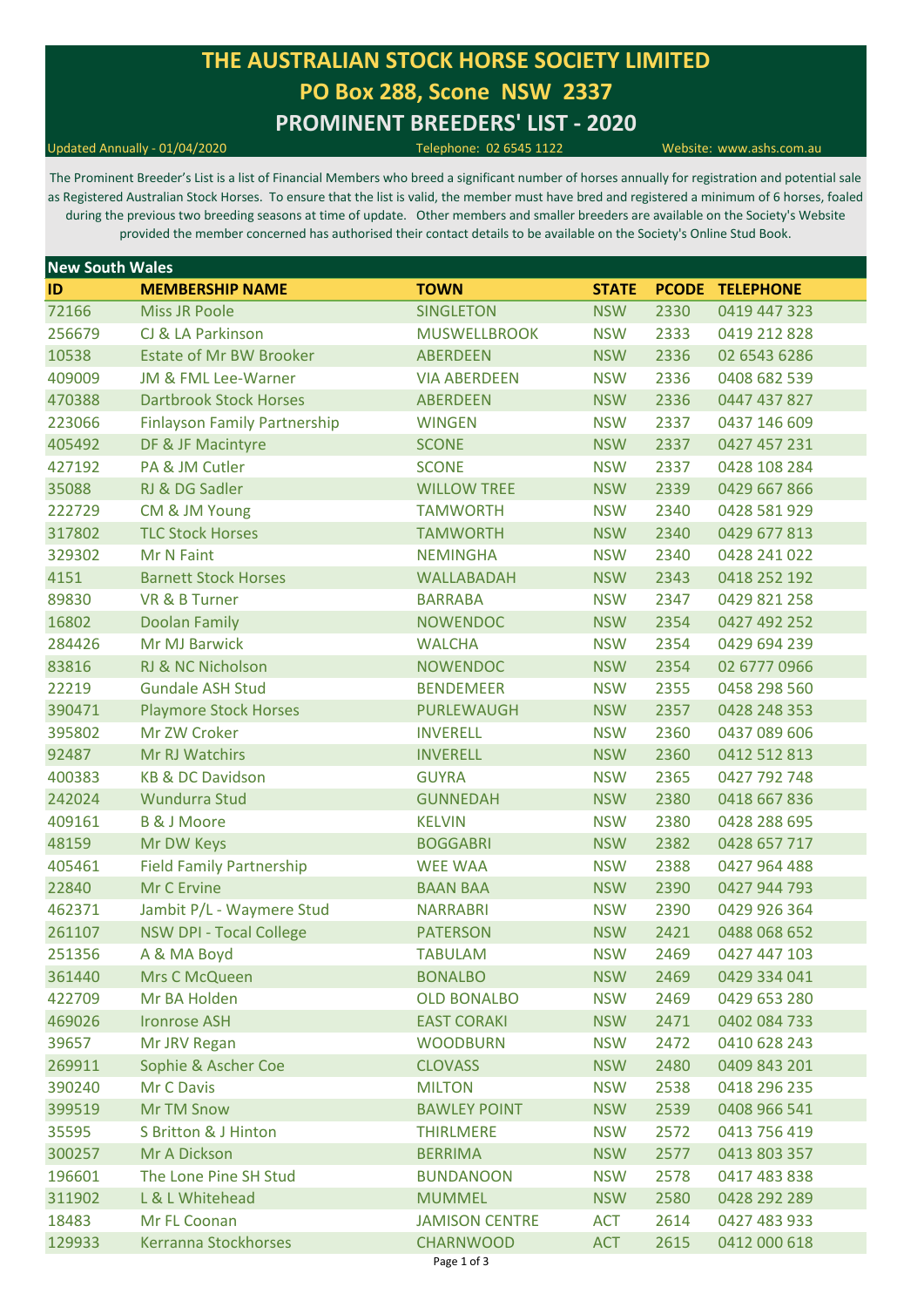# **THE AUSTRALIAN STOCK HORSE SOCIETY LIMITED PO Box 288, Scone NSW 2337 PROMINENT BREEDERS' LIST - 2020**

#### Updated Annually - 01/04/2020 Telephone: 02 6545 1122 Website: www.ashs.com.au

The Prominent Breeder's List is a list of Financial Members who breed a significant number of horses annually for registration and potential sale as Registered Australian Stock Horses. To ensure that the list is valid, the member must have bred and registered a minimum of 6 horses, foaled during the previous two breeding seasons at time of update. Other members and smaller breeders are available on the Society's Website provided the member concerned has authorised their contact details to be available on the Society's Online Stud Book.

| 360640           | SL & RL Amey                              | <b>SUTTON</b>                       | <b>NSW</b>               | 2620         | 0413 139 773                 |  |
|------------------|-------------------------------------------|-------------------------------------|--------------------------|--------------|------------------------------|--|
| 50469            | <b>Riverdale ASH Stud</b>                 | <b>BRAIDWOOD</b>                    | <b>NSW</b>               | 2622         | 0408 281 355                 |  |
| 408471           | <b>B Biffin &amp; I Kuiper</b>            | <b>BREDBO</b>                       | <b>NSW</b>               | 2626         | 0416 599 922                 |  |
| 311757           | A & J Miners                              | <b>COOMA</b>                        | <b>NSW</b>               | 2630         | 0412 926 801                 |  |
| 169616           | <b>Berragoon ASH Stud</b>                 | <b>HOLBROOK</b>                     | <b>NSW</b>               | 2644         | 0427 002 926                 |  |
| 24371            | Mr DJ Ballard                             | <b>TUMUT</b>                        | <b>NSW</b>               | 2720         | 0447 475 727                 |  |
| 138166           | Mr N Kable                                | <b>RYDAL</b>                        | <b>NSW</b>               | 2790         | 02 6355 6221                 |  |
| 272395           | Mrs S Flanagan                            | <b>BEN BULLEN</b>                   | <b>NSW</b>               | 2790         | 0447 349 007                 |  |
| 392388           | Mr W Bell                                 | <b>O'CONNELL</b>                    | <b>NSW</b>               | 2795         | 0447 759 740                 |  |
| 405116           | Mrs M Walker                              | <b>YETHOLME</b>                     | <b>NSW</b>               | 2795         | 0411 124 838                 |  |
| 420678           | Mr P Siejka                               | <b>BATHURST</b>                     | <b>NSW</b>               | 2795         | 0407 706 616                 |  |
| 459819           | PB & J Carter                             | <b>WELLINGTON</b>                   | <b>NSW</b>               | 2820         | 0437 453 646                 |  |
| 269002           | Mrs SG Wilson                             | <b>GILGANDRA</b>                    | <b>NSW</b>               | 2827         | 0427 471 447                 |  |
| 96190            | <b>Glen Lee ASH Stud</b>                  | <b>GILGANDRA</b>                    | <b>NSW</b>               | 2827         | 0427 471 447                 |  |
| 290964           | Mr T Palmer                               | <b>COOLAH</b>                       | <b>NSW</b>               | 2843         | 0427 457 266                 |  |
| 319471           | Mr T Frazer                               | <b>DUNEDOO</b>                      | <b>NSW</b>               | 2844         | 0428 115 528                 |  |
| 41171            | Mr M Blunt                                | <b>RYLSTONE</b>                     | <b>NSW</b>               | 2849         | 02 6379 1401                 |  |
| 75095            | <b>Richardson Partnership</b>             | <b>GLEN ALICE</b>                   | <b>NSW</b>               | 2849         | 0428 637 993                 |  |
| 35657            | J & K Gordon                              | <b>CUDAL</b>                        | <b>NSW</b>               | 2864         | 0428 191 830                 |  |
| 293740           | Mrs E Kalisch                             | <b>FORBES</b>                       | <b>NSW</b>               | 2871         | 0428 429 808                 |  |
| <b>Victoria</b>  |                                           |                                     |                          |              |                              |  |
| ID               | <b>MEMBERSHIP NAME</b>                    | <b>TOWN</b>                         | <b>STATE</b>             |              | <b>PCODE TELEPHONE</b>       |  |
| 64296            | Mr BP Murphy                              | <b>APSLEY</b>                       | <b>VIC</b>               | 3319         | 0438 873 482                 |  |
| 258592           | <b>Chalker Family</b>                     | <b>YIELIMA</b>                      | <b>VIC</b>               | 3638         | 0418 578 502                 |  |
| 341757           | <b>Miss K McCallum</b>                    | <b>YIELIMA</b>                      | <b>VIC</b>               | 3638         | 0437 490 916                 |  |
| 242644           | Mr JG Fry                                 | <b>BUNYIP NORTH</b>                 | <b>VIC</b>               | 3815         | 0407 295 909                 |  |
| 161290           | L & G Cutler                              | <b>TANJIL SOUTH</b>                 | <b>VIC</b>               | 3825         | 0448 194 599                 |  |
| 400463           | GA & J Akeroyd                            | <b>JOHNSONVILLE</b>                 | <b>VIC</b>               | 3902         | 0439 389 222                 |  |
| Queensland       |                                           |                                     |                          |              |                              |  |
| ID               | <b>MEMBERSHIP NAME</b>                    | <b>TOWN</b>                         | <b>STATE</b>             |              | <b>PCODE TELEPHONE</b>       |  |
| 37425            | <b>Cedar Grove ASH Stud</b>               | <b>DARLINGTON</b>                   | <b>QLD</b>               | 4285         |                              |  |
| 391440           |                                           |                                     |                          |              | 0418 886 783                 |  |
|                  | <b>Marshall Welsh Family Asset Trust</b>  | <b>KERRY</b>                        | <b>QLD</b>               | 4285         | 0429 120 874                 |  |
| 70839            | KM (Slim) Perrin & AJ Hall                | <b>MUTDAPILLY</b>                   | <b>QLD</b>               | 4307         | 0402 452 645                 |  |
| 73396            | <b>UQ Equine Unit</b>                     | <b>GATTON</b>                       | <b>QLD</b>               | 4343         | 0417 999 339                 |  |
| 315664           | <b>Legendary Stock Horses</b>             | <b>COTSWOLD HILLS</b>               | <b>QLD</b>               | 4350         | 0488 444 203                 |  |
| 349902           | <b>Emu Gully Heritage Stock Horse</b>     | <b>TOOWOOMBA</b>                    | <b>QLD</b>               | 4350         | 0427 245 438                 |  |
| 52639            | Dept Agriculture & Fisheries              | <b>TOOWOOMBA</b>                    | <b>QLD</b>               | 4350         | 0418 804 827                 |  |
| 32178            | <b>Glasser Family</b>                     | <b>STONELEIGH</b>                   | <b>QLD</b>               | 4356         | 0428 759 465                 |  |
| 249020           | IM & D Atthow                             | <b>MILLMERRAN</b>                   | <b>QLD</b>               | 4357         | 0429 632 413                 |  |
| 49115            | Mr SG Kneipp                              | <b>MANAPOURI</b>                    | <b>QLD</b>               | 4361         | 0427 887 584                 |  |
| 1383             | A McLennan-Dehnert & P Dehnert            | <b>SOUTHBROOK</b>                   | <b>QLD</b>               | 4363         | 0411 659 519                 |  |
| 131144           | <b>Redgen Family</b>                      | <b>WARWICK</b>                      | <b>QLD</b>               | 4370         | 0407 747 923                 |  |
| 433695           | <b>Magnat Livestock</b>                   | <b>WILDASH</b>                      | <b>QLD</b>               | 4370         | 0400 100 967                 |  |
| 453995<br>295257 | Mrs H Holden<br>Hoya Pastoral Partnership | <b>SLADEVALE</b><br><b>DALCOUTH</b> | <b>QLD</b><br><b>QLD</b> | 4370<br>4380 | 0487 461 518<br>0438 406 900 |  |